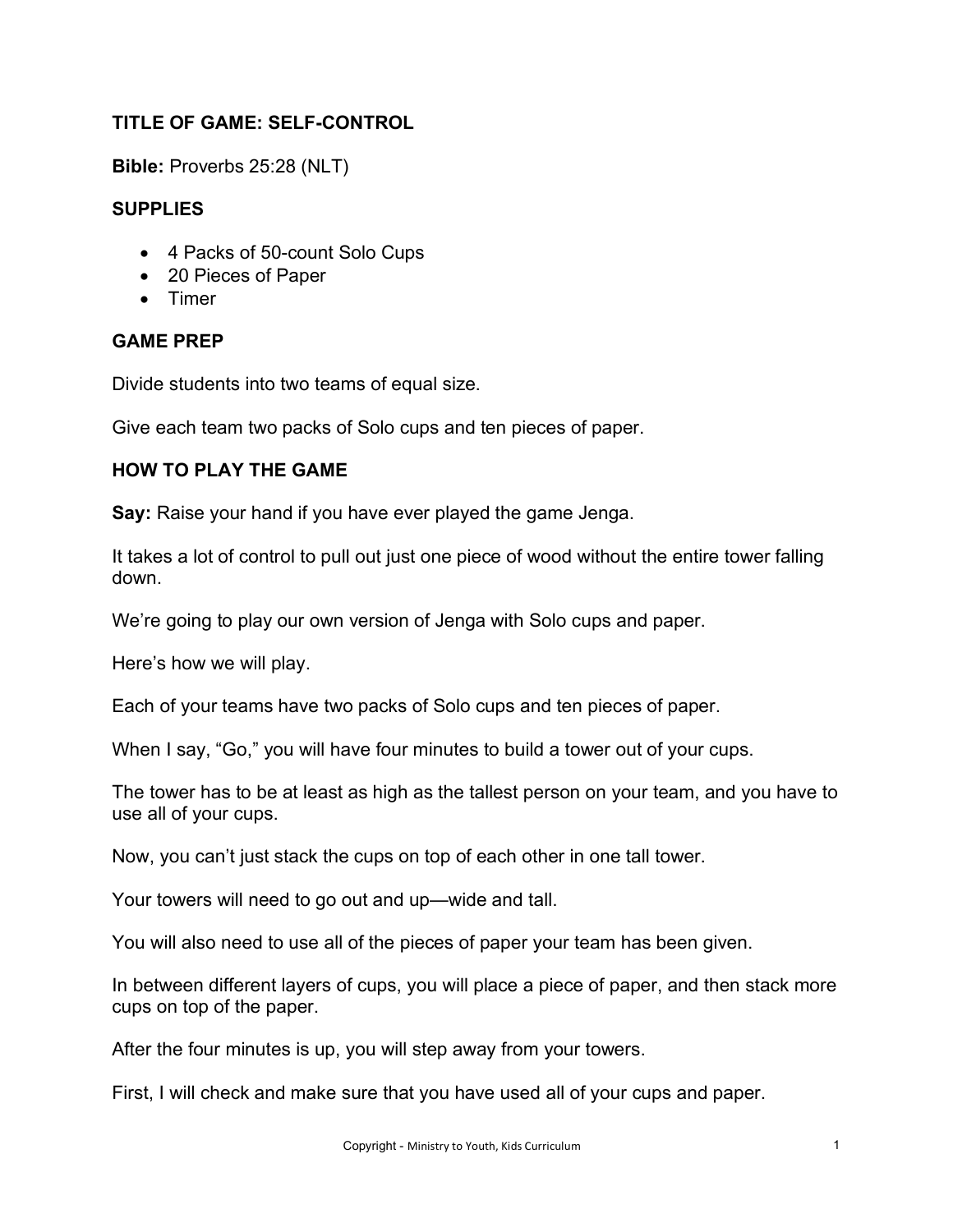Next, I will have the tallest person from each team stand by their team's tower.

If both teams have met the height requirement, then we will move onto the next part of the game.

If only one tower is tall enough, then that team automatically wins the game.

The next part of our game will be a little more difficult.

The team with the shortest tower will go first.

You will take a look at your tower and decide which piece of paper looks like it would be the easiest to pull out without the entire tower falling down.

Then, you will carefully remove that piece of paper.

If you can remove it without your tower falling down, then you will stay in the game and the next team will take their turn.

The game will continue until one of the team's towers falls down.

The last team with a tower still standing will win the game.

*If both of the team's towers are standing at the end of the game, then you can declare a tied game.*

### **TEACH**

**Say:** You created some pretty cool towers!

In the Old Testament, we read about a city called, Jericho.

It wasn't a very large city (only about 6 acres), but it was surrounded by a giant wall.

The wall was about 5 feet thick and 12-17 feet tall.

Built into the wall was a tall tower where someone could stand watch for the city.

The wall helped protect the people who lived inside from flood waters and those who might try to attack the city.

If any part of the wall was damaged or started to deteriorate or fall down, it made the entire city vulnerable to the things that the wall was protecting it from.

Let's read a verse in the Bible that talks about the same idea.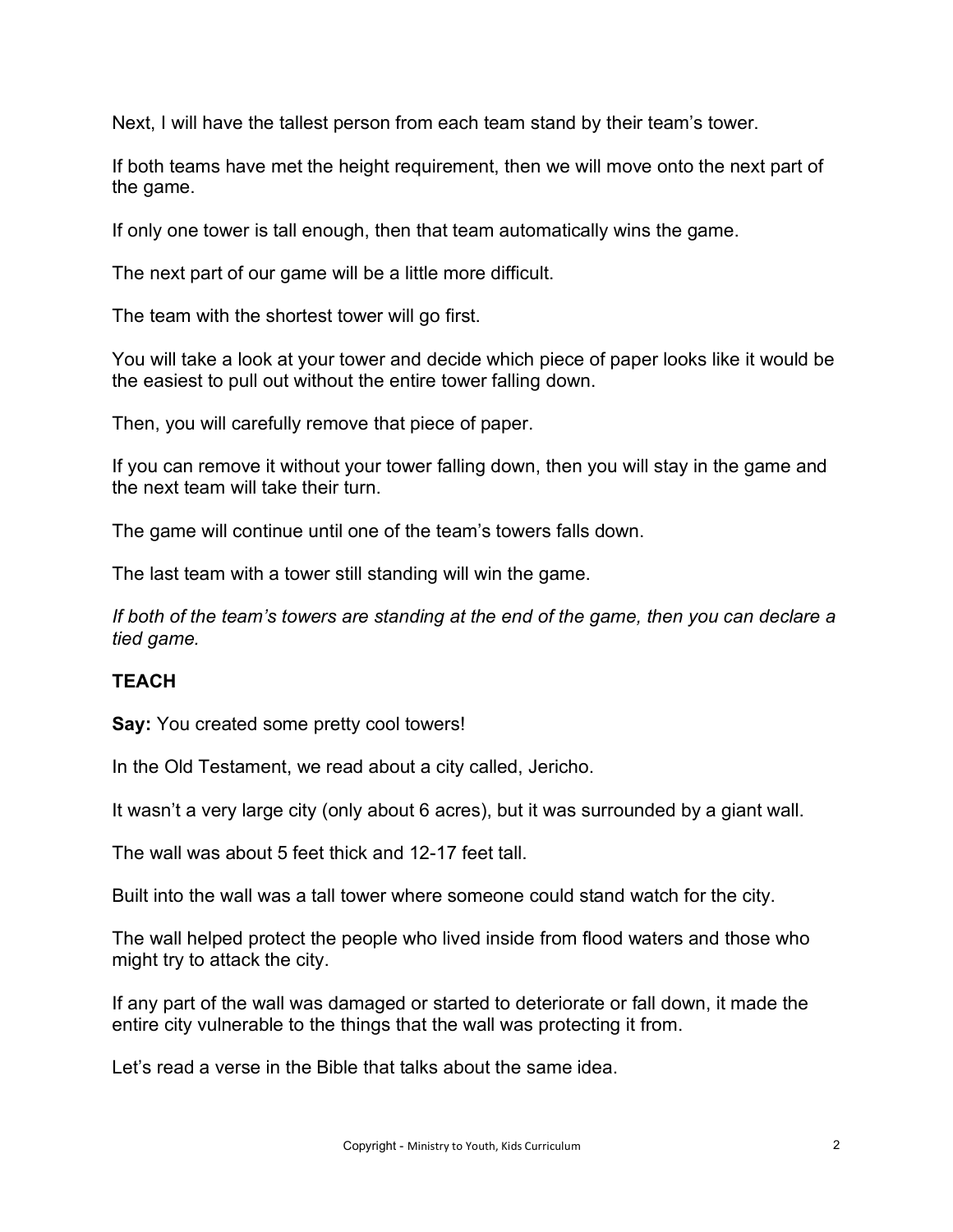#### **Read Proverbs 25:28.**

*A person without self-control is like a city with broken-down walls.*

**Ask:** Can anyone give me a good definition of "self-control?"

*Allow a few responses from students.*

Self-control means you can control yourself.

That sounds pretty simple!

It means that you don't allow your emotions or desires to cause you to act in a way that you shouldn't.

But sometimes it's hard to have self-control.

We can't control our actions without God's help.

In the verse we just read, it says that a person without self-control is like a city with broken-down walls.

We just talked about how important the walls of a city were.

They keep the people safe from outside danger.

If we don't have self-control, then we are allowing the walls that guard our heart from sin to begin to break down.

Self-control keeps us from doing whatever we want.

We don't just slap our brother or sister whenever we feel like they are annoying us.

Or copy our friend's schoolwork.

Or smart off to our parents.

Or take something that doesn't belong to us.

Instead, having self-control means we think about how our actions affect others.

We show love rather than being jealous of friends who might have more cool stuff than we do.

We think before we react to what people say, even when they are mean to us.